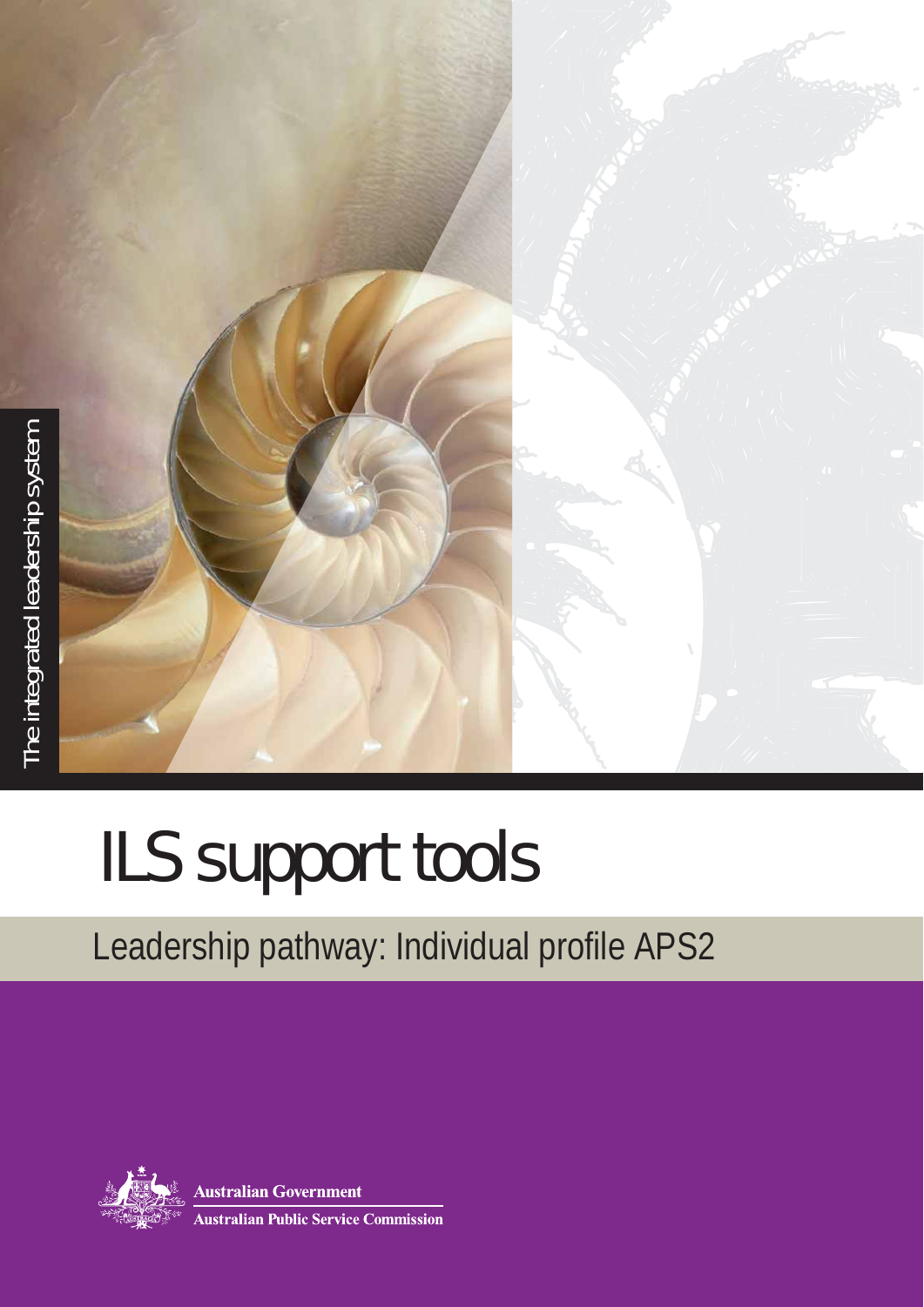## **APS 2 profile**

1

| <b>Supports strategic</b><br>direction                                                                                                                                                                                                                                                                                                                                                                                                                                                                                                                                                                                                                                                                                                                                                                                                                                                                                                                                                                                                                                                                                                                          | <b>Achieves</b><br>results                                                                                                                                                                                                                                                                                                                                                                                                                                                                                                                                                                                                                                                                                                                                                                                                                                                                                                                                                                                                                              | <b>Supports productive</b><br>working relationships                                                                                                                                                                                                                                                                                                                                                                                                                                                                                                                                                                                                                                                                                                                                                                                                                                                                                                                     | <b>Displays personal</b><br>drive and integrity                                                                                                                                                                                                                                                                                                                                                                                                                                                                                                                                                                                                                                                                                                                                                                                                                                                                                                                                                                                                                                                                                                                                                                                                                         | <b>Communicates with</b><br>influence                                                                                                                                                                                                                                                                                                                                                                                                                                                                                                                                                                                                                                              |
|-----------------------------------------------------------------------------------------------------------------------------------------------------------------------------------------------------------------------------------------------------------------------------------------------------------------------------------------------------------------------------------------------------------------------------------------------------------------------------------------------------------------------------------------------------------------------------------------------------------------------------------------------------------------------------------------------------------------------------------------------------------------------------------------------------------------------------------------------------------------------------------------------------------------------------------------------------------------------------------------------------------------------------------------------------------------------------------------------------------------------------------------------------------------|---------------------------------------------------------------------------------------------------------------------------------------------------------------------------------------------------------------------------------------------------------------------------------------------------------------------------------------------------------------------------------------------------------------------------------------------------------------------------------------------------------------------------------------------------------------------------------------------------------------------------------------------------------------------------------------------------------------------------------------------------------------------------------------------------------------------------------------------------------------------------------------------------------------------------------------------------------------------------------------------------------------------------------------------------------|-------------------------------------------------------------------------------------------------------------------------------------------------------------------------------------------------------------------------------------------------------------------------------------------------------------------------------------------------------------------------------------------------------------------------------------------------------------------------------------------------------------------------------------------------------------------------------------------------------------------------------------------------------------------------------------------------------------------------------------------------------------------------------------------------------------------------------------------------------------------------------------------------------------------------------------------------------------------------|-------------------------------------------------------------------------------------------------------------------------------------------------------------------------------------------------------------------------------------------------------------------------------------------------------------------------------------------------------------------------------------------------------------------------------------------------------------------------------------------------------------------------------------------------------------------------------------------------------------------------------------------------------------------------------------------------------------------------------------------------------------------------------------------------------------------------------------------------------------------------------------------------------------------------------------------------------------------------------------------------------------------------------------------------------------------------------------------------------------------------------------------------------------------------------------------------------------------------------------------------------------------------|------------------------------------------------------------------------------------------------------------------------------------------------------------------------------------------------------------------------------------------------------------------------------------------------------------------------------------------------------------------------------------------------------------------------------------------------------------------------------------------------------------------------------------------------------------------------------------------------------------------------------------------------------------------------------------|
| Supports shared purpose and<br>direction<br>Understands and supports the<br>organisation's vision, mission<br>and business objectives. Follows<br>direction provided by supervisor.<br>Recognises how own work<br>contributes to the achievement of<br>team and section goals.<br>Understands the reasons for<br>decisions and recommendations.<br>Thinks strategically<br>Understands the work<br>environment and contributes to<br>the development of work plans<br>and team goals. Demonstrates<br>an awareness of issues that may<br>impact on designated work tasks.<br>Harnesses information and<br>opportunities<br>Knows where to find information,<br>and asks questions to ensure a<br>better understanding of issues.<br>Uses established guidelines to<br>determine what information<br>should be conveyed to others.<br>Keeps supervisor informed on<br>work progress.<br>Shows judgement, intelligence<br>and commonsense<br>Researches and analyses<br>information relevant to work<br>tasks and responsibilities.<br>Identifies issues that may impact<br>on designated tasks and alerts<br>supervisor. Suggests<br>improvements to work tasks. | Identifies and uses resources<br>wisely<br>Researches and analyses<br>information relevant to work<br>tasks and responsibilities.<br>Identifies issues that may impact<br>on designated tasks and alerts<br>supervisor. Suggests<br>improvements to work tasks.<br>Applies and builds<br>professional expertise<br>Contributes own expertise to<br>achieve outcomes for the<br>business unit.<br>Responds positively to change<br>Creates and maintains<br>schedules. Responds in a<br>positive manner to change.<br>Shares information with others.<br>Is adaptable in approach and<br>willing to be flexible to<br>accommodate the changing<br>needs of the team.<br>Takes responsibility for<br>managing work projects to<br>achieve results<br>Sees tasks through to<br>completion. Works within agreed<br>priorities, works independently<br>on routine tasks and accepts<br>more challenging tasks.<br>Maintains accurate records and<br>files. Seeks feedback from<br>supervisor to gauge satisfaction<br>and seeks assistance when<br>required. | Nurtures internal and external<br>relationships<br>Builds and sustains positive<br>relationships with team members<br>and clients. Actively participates<br>in teamwork and activities.<br>Responds under direction to<br>changes in client needs and<br>expectations.<br>Listens to, understands and<br>recognises the needs of others<br>Actively listens to colleagues and<br>clients. Shares information and<br>contributes to team discussions.<br>Works closely with team<br>members to achieve results and<br>operates as an effective team<br>member.<br>Values individual differences<br>and diversity<br>Understands, values and<br>responds to different personal<br>styles. Tries to see things from<br>different perspectives. Treats<br>people with respect and<br>courtesy.<br>Shares learning and supports<br>others<br>Identifies learning opportunities.<br>Supports the contribution of<br>others. Understands and acts on<br>constructive feedback. | Demonstrates public service<br>professionalism and probity<br>Adopts a principled approach<br>and adheres to the APS Values<br>and Code of Conduct. Acts<br>professionally at all times and<br>operates within the boundaries of<br>organisational processes and<br>legal and public policy<br>constraints.<br>Engages with risk and shows<br>personal courage<br>Provides accurate advice on less<br>complex issues. Acknowledges<br>mistakes and learns from them,<br>and seeks quidance and advice<br>when required.<br>Commits to action<br>Takes personal responsibility for<br>accurate completion of work and<br>seeks assistance when required.<br>Commits energy and drive to see<br>that goals are achieved.<br>Promotes and adopts a<br>positive and balanced<br>approach to work<br>Works as directed to achieve<br>work objectives, even in difficult<br>circumstances. Remains positive<br>and responds to pressure in a<br>calm manner.<br>Demonstrates self awareness<br>and a commitment to personal<br>development<br>Seeks feedback from others.<br>Understands areas of strengths<br>and works with supervisor to<br>identify development needs. Is<br>aware of the impact of own<br>behaviour on others. Seeks self-<br>development opportunities. | Communicates clearly<br>Communicates messages clearly<br>and concisely. Focuses on key<br>points and uses appropriate<br>language. Structures written and<br>oral communication so it is easy<br>to follow.<br>Listens, understands and<br>adapts to audience<br>Adapts communication style and<br>approach to ensure they address<br>the needs of different people or<br>audiences. Listens carefully to<br>others and checks to ensure their<br>views have been understood.<br>Checks own understanding of<br>others' comments.<br><b>Negotiates confidently</b><br>Listens to, and considers<br>different ideas. Discusses issues<br>without getting personal or<br>aggressive. |
|                                                                                                                                                                                                                                                                                                                                                                                                                                                                                                                                                                                                                                                                                                                                                                                                                                                                                                                                                                                                                                                                                                                                                                 |                                                                                                                                                                                                                                                                                                                                                                                                                                                                                                                                                                                                                                                                                                                                                                                                                                                                                                                                                                                                                                                         |                                                                                                                                                                                                                                                                                                                                                                                                                                                                                                                                                                                                                                                                                                                                                                                                                                                                                                                                                                         |                                                                                                                                                                                                                                                                                                                                                                                                                                                                                                                                                                                                                                                                                                                                                                                                                                                                                                                                                                                                                                                                                                                                                                                                                                                                         |                                                                                                                                                                                                                                                                                                                                                                                                                                                                                                                                                                                                                                                                                    |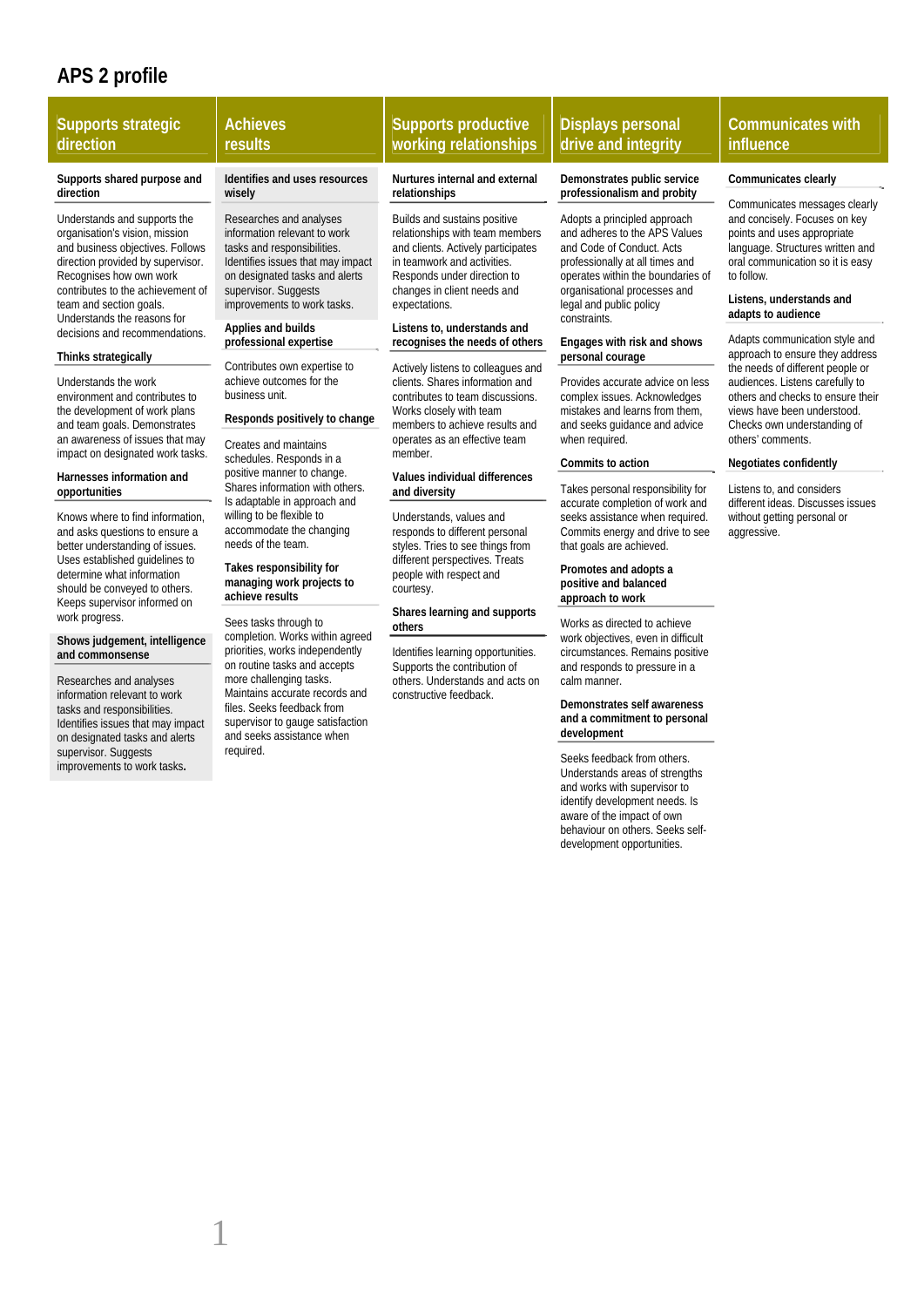|                               | <b>Supports strategic direction</b>                                                                                                                                                                                                                                                                                                                                                                                                                                                                                                                                                                    |                                                                                                                                                                                                                                                                                                                     |                                                                                                                                                                                                                                                                                                                                             | APS <sub>2</sub>                                                                                                                                                                                                                                                                                                                                                                                               |
|-------------------------------|--------------------------------------------------------------------------------------------------------------------------------------------------------------------------------------------------------------------------------------------------------------------------------------------------------------------------------------------------------------------------------------------------------------------------------------------------------------------------------------------------------------------------------------------------------------------------------------------------------|---------------------------------------------------------------------------------------------------------------------------------------------------------------------------------------------------------------------------------------------------------------------------------------------------------------------|---------------------------------------------------------------------------------------------------------------------------------------------------------------------------------------------------------------------------------------------------------------------------------------------------------------------------------------------|----------------------------------------------------------------------------------------------------------------------------------------------------------------------------------------------------------------------------------------------------------------------------------------------------------------------------------------------------------------------------------------------------------------|
| Capability                    | <b>Supports shared purpose</b><br>and direction                                                                                                                                                                                                                                                                                                                                                                                                                                                                                                                                                        | <b>Thinks strategically</b>                                                                                                                                                                                                                                                                                         | <b>Harnesses information</b><br>and opportunities                                                                                                                                                                                                                                                                                           | Shows judgement,<br>intelligence and<br>commonsense                                                                                                                                                                                                                                                                                                                                                            |
| <b>Description</b>            | Understands and supports the<br>organisation's vision, mission and<br>business objectives. Follows<br>direction provided by supervisor.<br>Recognises how own work<br>contributes to the achievement of<br>team and section goals.<br>Understands the reasons for<br>decisions and recommendations.                                                                                                                                                                                                                                                                                                    | Understands the work environment<br>and contributes to the<br>development of work plans and<br>team goals. Demonstrates an<br>awareness of issues that may<br>impact on designated work tasks.                                                                                                                      | Knows where to find information.<br>and asks questions to ensure a<br>better understanding of issues.<br>Uses established guidelines to<br>determine what information should<br>be conveyed to others. Keeps<br>supervisor informed on work<br>progress.                                                                                    | Researches and analyses<br>information relevant to work tasks<br>and responsibilities. Identifies<br>issues that may impact on<br>designated tasks and alerts<br>supervisor. Suggests<br>improvements to work tasks.                                                                                                                                                                                           |
| <b>Behavioural indicators</b> | -Follows direction provided by<br>supervisor and asks for<br>clarification if needed:<br>understands the relationship<br>between team priorities and<br>specific tasks; understands how<br>own work contributes to team and<br>section goals.<br>-Understands and supports the<br>organisation's vision, mission and<br>business objectives; takes time to<br>learn about other areas of the<br>organisation.<br>-Asks questions to ensure an<br>accurate understanding of<br>decisions and recommendations:<br>is able to explain how decisions<br>and recommendations are<br>relevant to their work. | -Demonstrates an awareness of<br>issues that may impact on<br>designated work tasks.<br>-Thinks and plans ahead.<br>-Understands the work<br>environment; informs supervisor<br>of potential issues that may<br>impact on designated work tasks;<br>contributes to the development of<br>work plans and team goals. | -Is aware of the corporate goals<br>and understands the team<br>priorities; keeps supervisor<br>informed on work progress.<br>-Knows where to find relevant<br>information; asks questions to<br>gain a full understanding of an<br>issue: uses established<br>quidelines to determine what<br>information should be conveyed<br>to others. | -Researches and analyses<br>information relevant to work tasks<br>and responsibilities.<br>-Identifies issues which could<br>impact on designated tasks and<br>alerts supervisor; refers difficult<br>problems to supervisor.<br>-Participates in decision-making;<br>organises information to help<br>others make quick, informed<br>decisions.<br>-Suggests improvements to work<br>practices to work tasks. |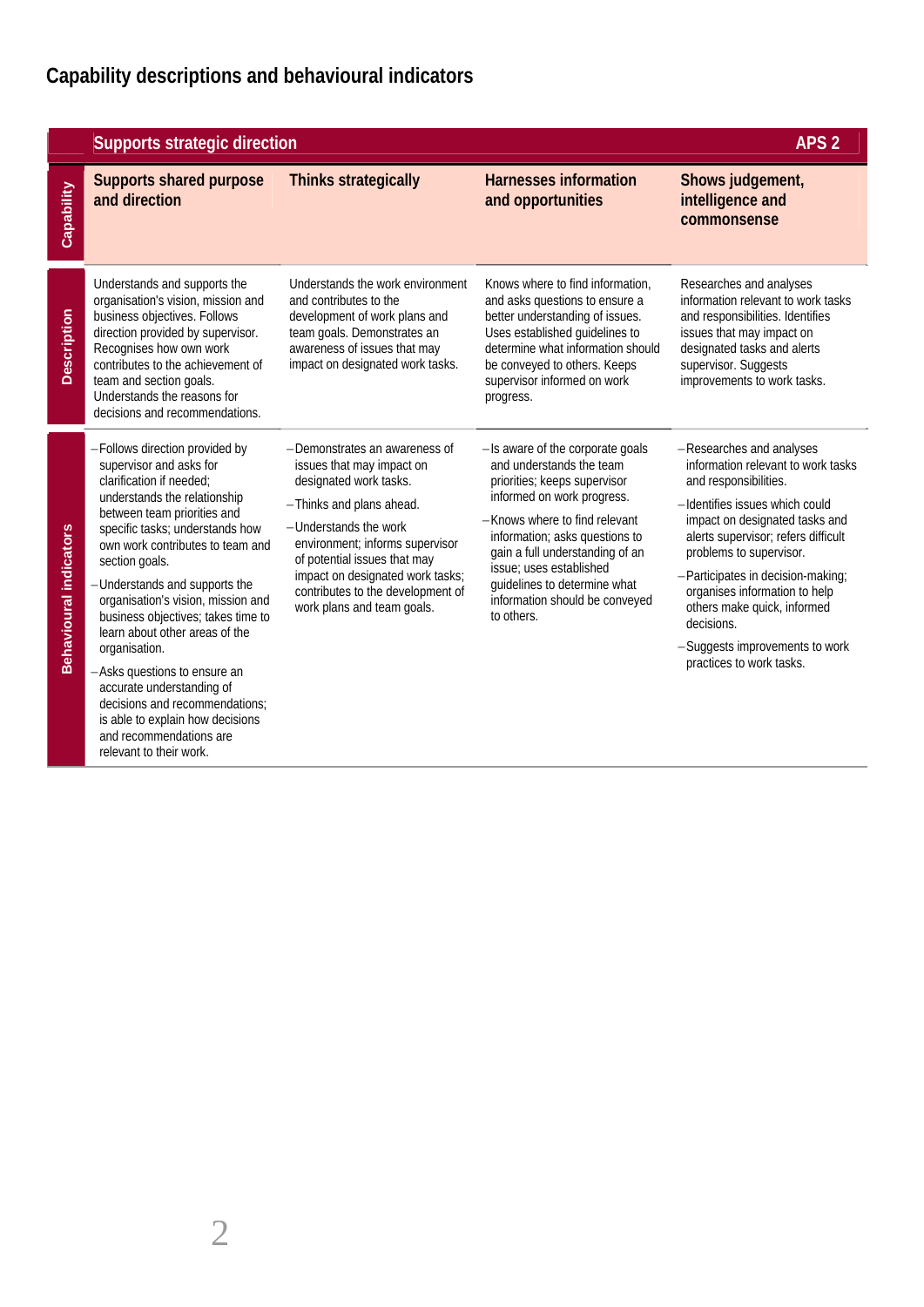|                               | <b>Achieves results</b>                                                                                                                                                                                                                                                                                                                                                                                                                                                              |                                                                                                                                                                                                                                                                    | APS <sub>2</sub>                                                                                                                                                                                                                                                                                                                                                                                                                                   |                                                                                                                                                                                                                                                                                                                                                                                                                                                                                                     |
|-------------------------------|--------------------------------------------------------------------------------------------------------------------------------------------------------------------------------------------------------------------------------------------------------------------------------------------------------------------------------------------------------------------------------------------------------------------------------------------------------------------------------------|--------------------------------------------------------------------------------------------------------------------------------------------------------------------------------------------------------------------------------------------------------------------|----------------------------------------------------------------------------------------------------------------------------------------------------------------------------------------------------------------------------------------------------------------------------------------------------------------------------------------------------------------------------------------------------------------------------------------------------|-----------------------------------------------------------------------------------------------------------------------------------------------------------------------------------------------------------------------------------------------------------------------------------------------------------------------------------------------------------------------------------------------------------------------------------------------------------------------------------------------------|
| Capability                    | Identifies and uses<br>resources wisely                                                                                                                                                                                                                                                                                                                                                                                                                                              | <b>Applies and builds</b><br>professional expertise                                                                                                                                                                                                                | Responds positively to<br>change                                                                                                                                                                                                                                                                                                                                                                                                                   | Takes responsibility for<br>managing work projects<br>to achieve results                                                                                                                                                                                                                                                                                                                                                                                                                            |
| Description                   | Monitors task progress against<br>performance expectations. Alerts<br>supervisor early when work is<br>behind schedule and makes<br>alternative arrangements. Makes<br>effective use of own capabilities.                                                                                                                                                                                                                                                                            | Contributes own expertise to<br>achieve outcomes for the business<br>unit.                                                                                                                                                                                         | Creates and maintains schedules.<br>Responds in a positive manner to<br>change. Shares information with<br>others. Is adaptable in approach<br>and willing to be flexible to<br>accommodate the changing needs<br>of the team.                                                                                                                                                                                                                     | Sees tasks through to completion.<br>Works within agreed priorities,<br>works independently on routine<br>tasks and accepts more<br>challenging tasks. Maintains<br>accurate records and files. Seeks<br>feedback from supervisor to gauge<br>satisfaction and seeks assistance<br>when required.                                                                                                                                                                                                   |
| <b>Behavioural indicators</b> | -Identifies key individuals who<br>need to be involved; makes<br>effective use of own capabilities.<br>-Monitors task progress against<br>performance expectations to<br>ensure deadlines are met; alerts<br>supervisor early if work is behind<br>schedule or can't be done, and<br>where appropriate, makes<br>alternative arrangements.<br>-Reschedules and reorganises<br>work to reflect changes in priority;<br>adjusts own schedule to suit<br>colleagues and business needs. | -Applies and develops capabilities<br>to meet performance<br>expectations; demonstrates<br>knowledge of the features of new<br>programmes, products or<br>services relevant to the position;<br>contributes own expertise for the<br>benefit of the business unit. | -Creates and maintains schedules<br>for self and where relevant.<br>others; links day-to-day tasks to<br>performance expectations and<br>team outcomes.<br>-Demonstrates flexibility and<br>adaptability to changing work<br>requirements; informs supervisor<br>of potential impact of proposed<br>change.<br>-Shares appropriate information<br>with colleagues during times of<br>change; responds to change<br>under guidance from supervisor. | -Seeks feedback from supervisor<br>on the performance of assigned<br>tasks and incorporates this<br>feedback into the performance of<br>new tasks.<br>-Maintains accurate records and<br>files; sees tasks through to<br>completion.<br>-Performs under direction from<br>supervisor and works to agreed<br>priorities and outcomes;<br>completes routine tasks and<br>accepts more challenging tasks;<br>takes on additional duties when<br>required; is responsive to<br>changes in requirements. |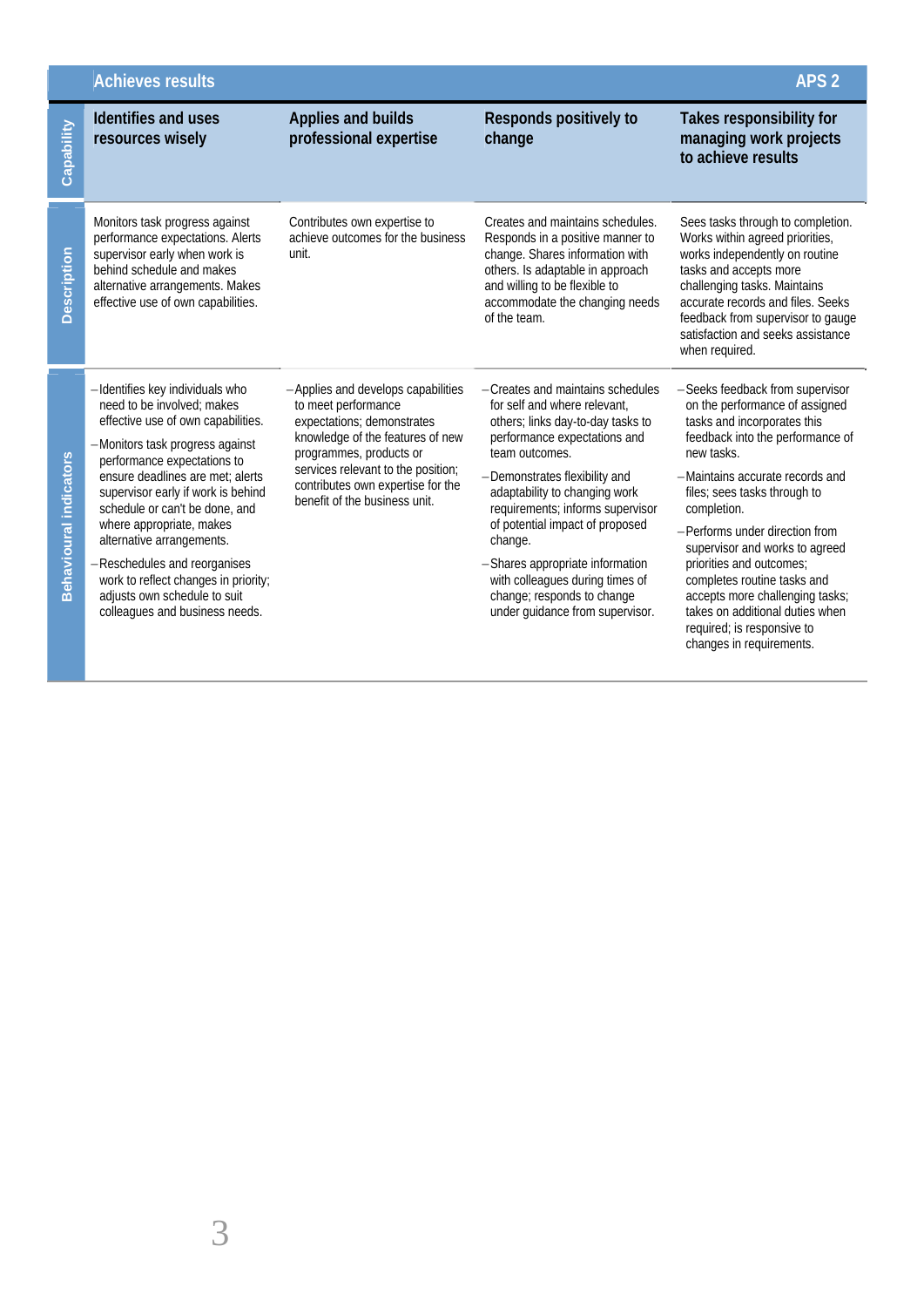|                               | Supports productive working relationships                                                                                                                                                                                                                                                                                                                                                                                                                                            | APS <sub>2</sub>                                                                                                                                                                                                                                                                                                                                                                                                                    |                                                                                                                                                                                                                                                                                                                                                                                                               |                                                                                                                                                                                                                                     |
|-------------------------------|--------------------------------------------------------------------------------------------------------------------------------------------------------------------------------------------------------------------------------------------------------------------------------------------------------------------------------------------------------------------------------------------------------------------------------------------------------------------------------------|-------------------------------------------------------------------------------------------------------------------------------------------------------------------------------------------------------------------------------------------------------------------------------------------------------------------------------------------------------------------------------------------------------------------------------------|---------------------------------------------------------------------------------------------------------------------------------------------------------------------------------------------------------------------------------------------------------------------------------------------------------------------------------------------------------------------------------------------------------------|-------------------------------------------------------------------------------------------------------------------------------------------------------------------------------------------------------------------------------------|
| Capability                    | <b>Nurtures internal and</b><br>external relationships                                                                                                                                                                                                                                                                                                                                                                                                                               | Listens to, understands<br>and recognises the needs<br>of others                                                                                                                                                                                                                                                                                                                                                                    | <b>Values individual</b><br>differences and diversity                                                                                                                                                                                                                                                                                                                                                         | Shares learning and<br>supports others                                                                                                                                                                                              |
| <b>Description</b>            | Builds and sustains positive<br>relationships with team members<br>and clients. Actively participates in<br>teamwork and activities. Responds<br>under direction to changes in client<br>needs and expectations.                                                                                                                                                                                                                                                                     | Actively listens to colleagues and<br>clients. Shares information and<br>contributes to team discussions.<br>Works closely with team members<br>to achieve results and operates as<br>an effective team member.                                                                                                                                                                                                                     | Understands, values and responds<br>to different personal styles. Tries<br>to see things from different<br>perspectives. Treats people with<br>respect and courtesy.                                                                                                                                                                                                                                          | Identifies learning opportunities.<br>Supports the contribution of<br>others. Understands and acts on<br>constructive feedback.                                                                                                     |
| <b>Behavioural indicators</b> | -Develops positive relationships<br>with team members; actively<br>participates in teamwork and<br>group activities.<br>-Builds and sustains relationships;<br>liaises with team members and<br>clients.<br>-Responds under direction to<br>changes in client needs and<br>expectations; manages client<br>expectations by clarifying<br>expectations and deadlines;<br>keeps clients informed on<br>progress; provides courteous,<br>prompt and professional service<br>to clients. | -Operates as an effective member<br>of the team; works closely with<br>team members to achieve results.<br>-Actively listens to colleagues and<br>clients and reports their needs to<br>supervisor; supports team<br>members in achieving goals,<br>especially during busy or difficult<br>working periods.<br>-Shares information with own<br>team and contributes to team<br>discussions; informs supervisor of<br>work progress. | -Recognises the value of<br>individual differences and<br>understands that others may<br>work in different ways.<br>-Recognises that others have<br>different views and experiences.<br>-Tries to see things from the other<br>person's perspective.<br>-Maintains an awareness of the<br>personalities, motivations and<br>other diverse qualities of people;<br>treats people with respect and<br>courtesy. | -Supports the contribution of<br>others.<br>-Identifies development<br>opportunities for self and shares<br>learning with others.<br>-Congratulates people on<br>achievements<br>-Understands and acts on<br>constructive feedback. |

4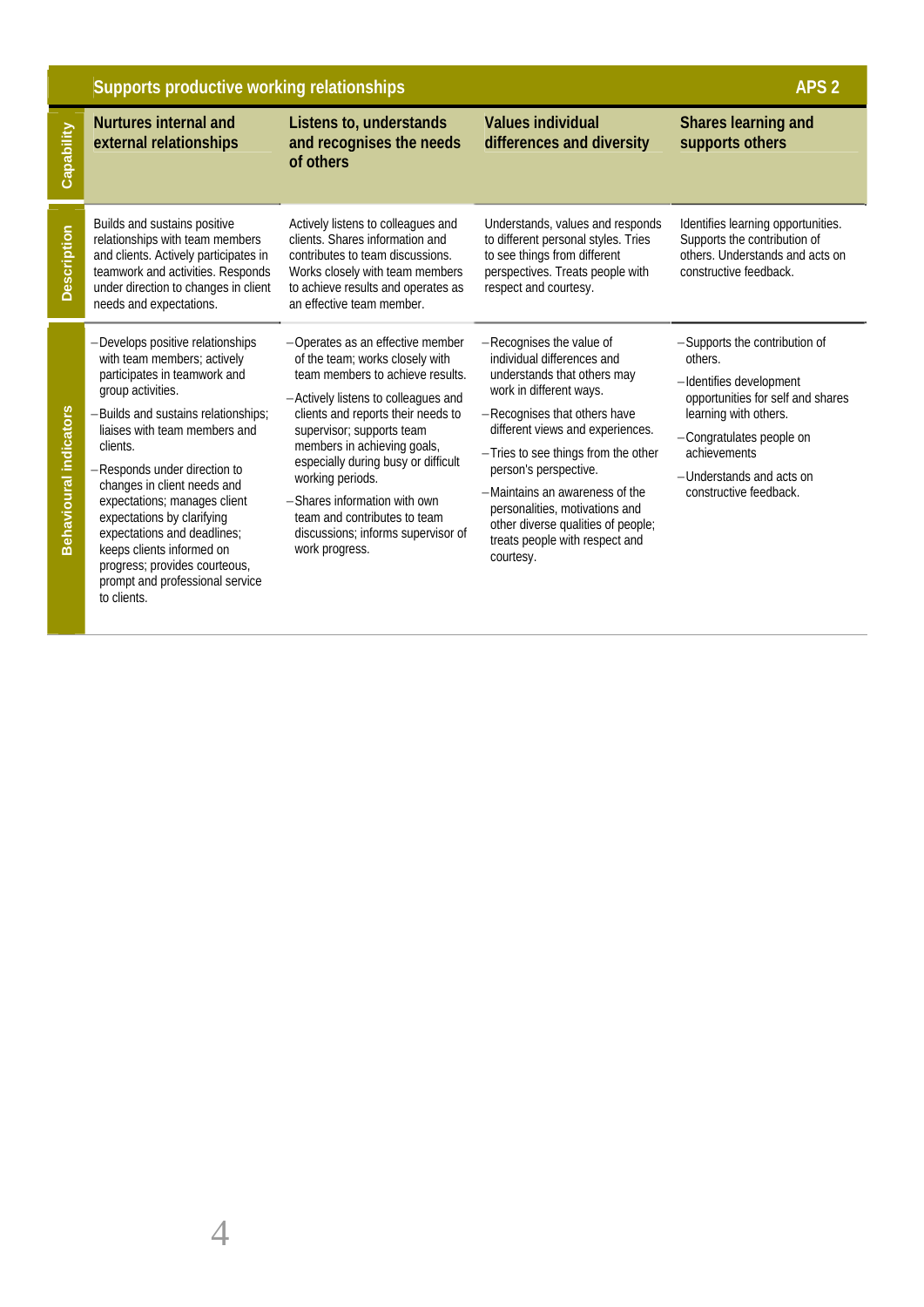|                               | Displays personal drive and integrity                                                                                                                                                                                                                                                                                                                                                                                                                                                                                                                                                                                                               |                                                                                                                                                                                                                                                                                                                                                                                     |                                                                                                                                                                                                                                                                                                                                                                                                                                                             |                                                                                                                                                                                                                                                                                                                                                                                                              | APS <sub>2</sub>                                                                                                                                                                                                                                                                                                                                                                                                                                                                                                                                                                                                                                                                                                                                                                       |
|-------------------------------|-----------------------------------------------------------------------------------------------------------------------------------------------------------------------------------------------------------------------------------------------------------------------------------------------------------------------------------------------------------------------------------------------------------------------------------------------------------------------------------------------------------------------------------------------------------------------------------------------------------------------------------------------------|-------------------------------------------------------------------------------------------------------------------------------------------------------------------------------------------------------------------------------------------------------------------------------------------------------------------------------------------------------------------------------------|-------------------------------------------------------------------------------------------------------------------------------------------------------------------------------------------------------------------------------------------------------------------------------------------------------------------------------------------------------------------------------------------------------------------------------------------------------------|--------------------------------------------------------------------------------------------------------------------------------------------------------------------------------------------------------------------------------------------------------------------------------------------------------------------------------------------------------------------------------------------------------------|----------------------------------------------------------------------------------------------------------------------------------------------------------------------------------------------------------------------------------------------------------------------------------------------------------------------------------------------------------------------------------------------------------------------------------------------------------------------------------------------------------------------------------------------------------------------------------------------------------------------------------------------------------------------------------------------------------------------------------------------------------------------------------------|
| Capability                    | Demonstrates public<br>service<br>professionalism and<br>probity                                                                                                                                                                                                                                                                                                                                                                                                                                                                                                                                                                                    | <b>Engages with risk</b><br>and shows personal<br>courage                                                                                                                                                                                                                                                                                                                           | Commits to action                                                                                                                                                                                                                                                                                                                                                                                                                                           | <b>Promotes and</b><br>adopts a positive<br>and balanced<br>approach to work                                                                                                                                                                                                                                                                                                                                 | Demonstrates self<br>awareness and a<br>commitment to<br>personal<br>development                                                                                                                                                                                                                                                                                                                                                                                                                                                                                                                                                                                                                                                                                                       |
| <b>Description</b>            | Adopts a principled<br>approach and adheres to<br>the APS Values and Code<br>of Conduct. Acts<br>professionally at all times<br>and operates within the<br>boundaries of<br>organisational processes<br>and legal and public policy<br>constraints.                                                                                                                                                                                                                                                                                                                                                                                                 | Provides accurate advice<br>on less complex issues.<br>Acknowledges mistakes<br>and learns from them, and<br>seeks quidance and advice<br>when required.                                                                                                                                                                                                                            | Takes personal<br>responsibility for accurate<br>completion of work and<br>seeks assistance when<br>required. Commits energy<br>and drive to see that goals<br>are achieved.                                                                                                                                                                                                                                                                                | Works as directed to<br>achieve work objectives,<br>even in difficult<br>circumstances. Remains<br>positive and responds to<br>pressure in a calm manner.                                                                                                                                                                                                                                                    | Seeks feedback from<br>others. Understands areas<br>of strengths and works with<br>supervisor to identify<br>development needs. Is<br>aware of the impact of own<br>behaviour on others.<br>Seeks self-development<br>opportunities.                                                                                                                                                                                                                                                                                                                                                                                                                                                                                                                                                   |
| <b>Behavioural indicators</b> | -Understands and applies<br>the APS Values and Code<br>of Conduct, and<br>consistently behaves in<br>an honest, ethical and<br>professional way.<br>-Treats people fairly and<br>equitably and is<br>transparent in dealings<br>with them.<br>-Makes decisions without<br>favouritism or bias; places<br>the aims of the<br>organisation above<br>personal ambitions.<br>-Takes time to learn<br>policies, regulations and<br>standard operating<br>procedures, and<br>understands why they<br>exist; complies with<br>procedures, legislative,<br>policy and regulatory<br>frameworks; maintains<br>strict confidentiality of<br>information seen. | -Listens when own ideas<br>are challenged.<br>-Provides accurate advice<br>to colleagues and clients<br>on less complex issues;<br>makes sure that all work<br>is checked and proofed.<br>-Takes responsibility for<br>mistakes and learns from<br>them; acknowledges<br>when in the wrong.<br>-Seeks advice and<br>assistance from<br>colleagues and supervisor<br>when uncertain. | -Takes personal<br>responsibility for accurate<br>completion of work;<br>knows who can provide<br>assistance with the<br>achievement of goals and<br>seeks help when<br>required.<br>-Gets on with the job at<br>hand and applies self with<br>energy and drive;<br>commits to meeting the<br>objectives; follows up to<br>ensure that issues are<br>finalised.<br>-Informs supervisor of<br>issues impacting on the<br>achievement of<br>designated tasks. | -Stays focused; works<br>effectively in difficult<br>circumstances.<br>-Works to achieve<br>objectives.<br>-Maintains an optimistic<br>outlook and focuses on<br>the positives in difficult<br>situations; supports a<br>positive working<br>environment.<br>-Stays calm in difficult<br>situations and when<br>dealing with difficult<br>people; does not become<br>defensive when faced<br>with criticism. | -Is aware of the impact of<br>own behaviour on others.<br>-Seeks self-development<br>opportunities; is willing to<br>learn new approaches<br>and acquire new<br>capabilities; applies new<br>knowledge in the<br>workplace.<br>-Develops an<br>understanding of personal<br>strengths and capabilities;<br>works with supervisor to<br>identify individual<br>developmental<br>requirements needed to<br>complete assigned tasks.<br>-Agrees own performance<br>standards with supervisor;<br>seeks feedback on<br>behaviour and work<br>performance from<br>supervisor, and is<br>responsive to guidance.<br>-Seeks input from<br>supervisor when<br>assessing performance;<br>identifies strengths as<br>well as developmental<br>requirements needed to<br>complete assigned tasks. |